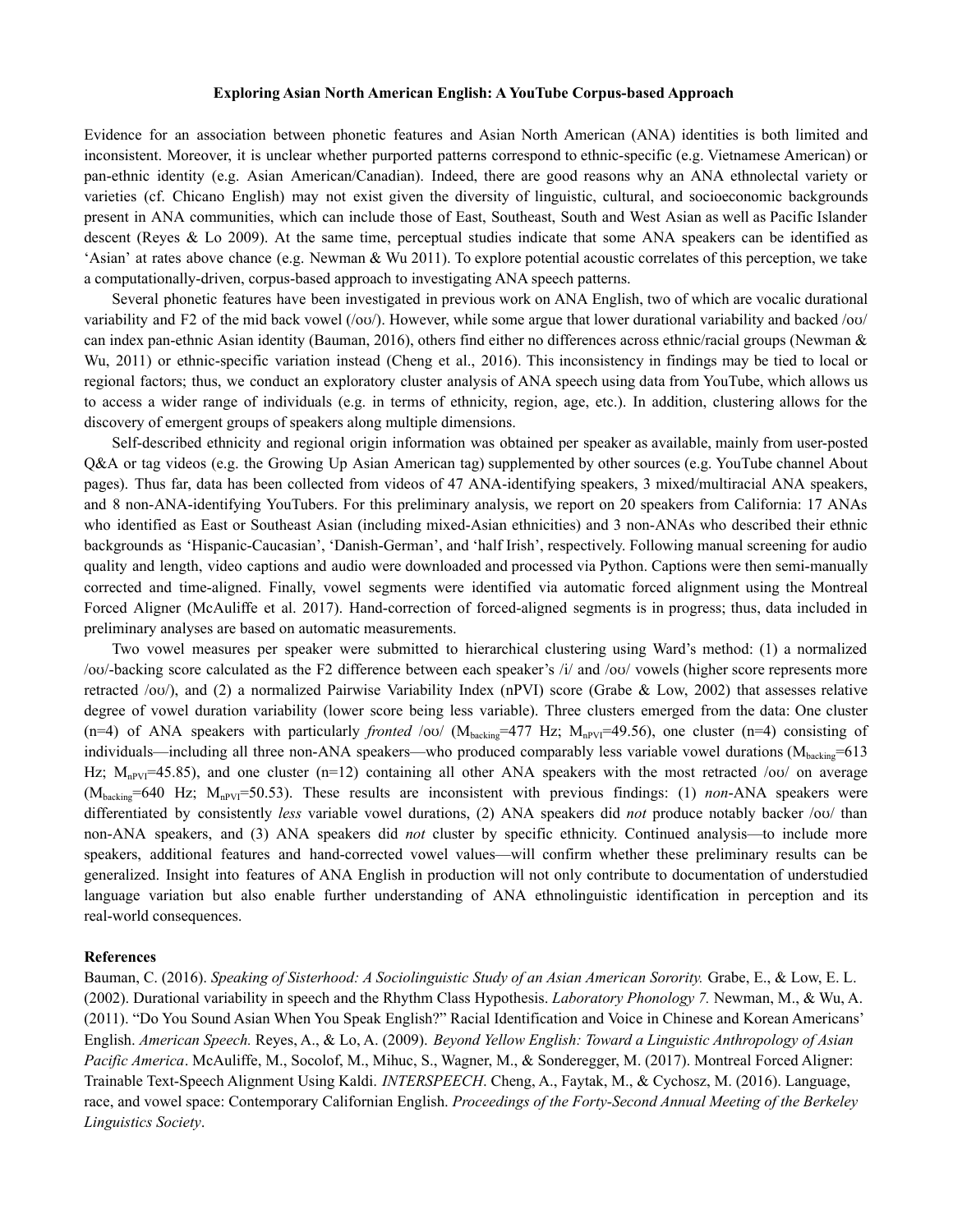## Please provide a maximum 100-word version of your abstract. This summary will appear in the Annual Meeting **Handbook if your submission is accepted. Please provide a text-only version; if your abstract includes special characters, please also upload a PDF below**

### **Version 1 (specific results) WC: 100**

To extend previous research on Asian North American (ANA) English, we conduct an exploratory cluster analysis on vocalic durational variability and /oʊ/-backing using YouTube speech data. Preliminary analysis of 20 Californians (17 ANAs and 3 non-ANAs) result in three emergent clusters: (1) ANAs with particularly *fronted* /ov/ (n=4;  $M_{\text{backward}}=477$  Hz;  $M_{\text{npV}}=49.56$ ), (2) individuals with less variable vowel durations, including all three non-ANAs (n=4;  $M_{\text{background}}=613$  Hz;  $M_{\text{nPVI}}=45.85$ ), and (3) the remaining ANAs ( $M_{\text{backing}}$ =640 Hz;  $M_{\text{nPVI}}$ =50.53). Notably, these results are inconsistent with previous findings and indicate future directions for analysis.

### **Version 2 (interpreted results) WC: 99**

To extend previous research on Asian North American (ANA) English, we conduct an exploratory cluster analysis on vocalic durational variability and /oʊ/-backing using YouTube speech data. Preliminary analysis of 20 Californians (17 ANA-identified and 3 non-ANA-identified) revealed three emergent clusters. Results are generally inconsistent with previous findings: (1) non-ANA, rather than ANA, speakers were differentiated by consistently less variable vowel durations, (2) ANA speakers did not produce notably backer /oʊ/ than non-ANA speakers, and (3) ANA speakers did not cluster by specific ethnicity. This indicates a need for additional research, particularly including more speakers and additional phonetic features.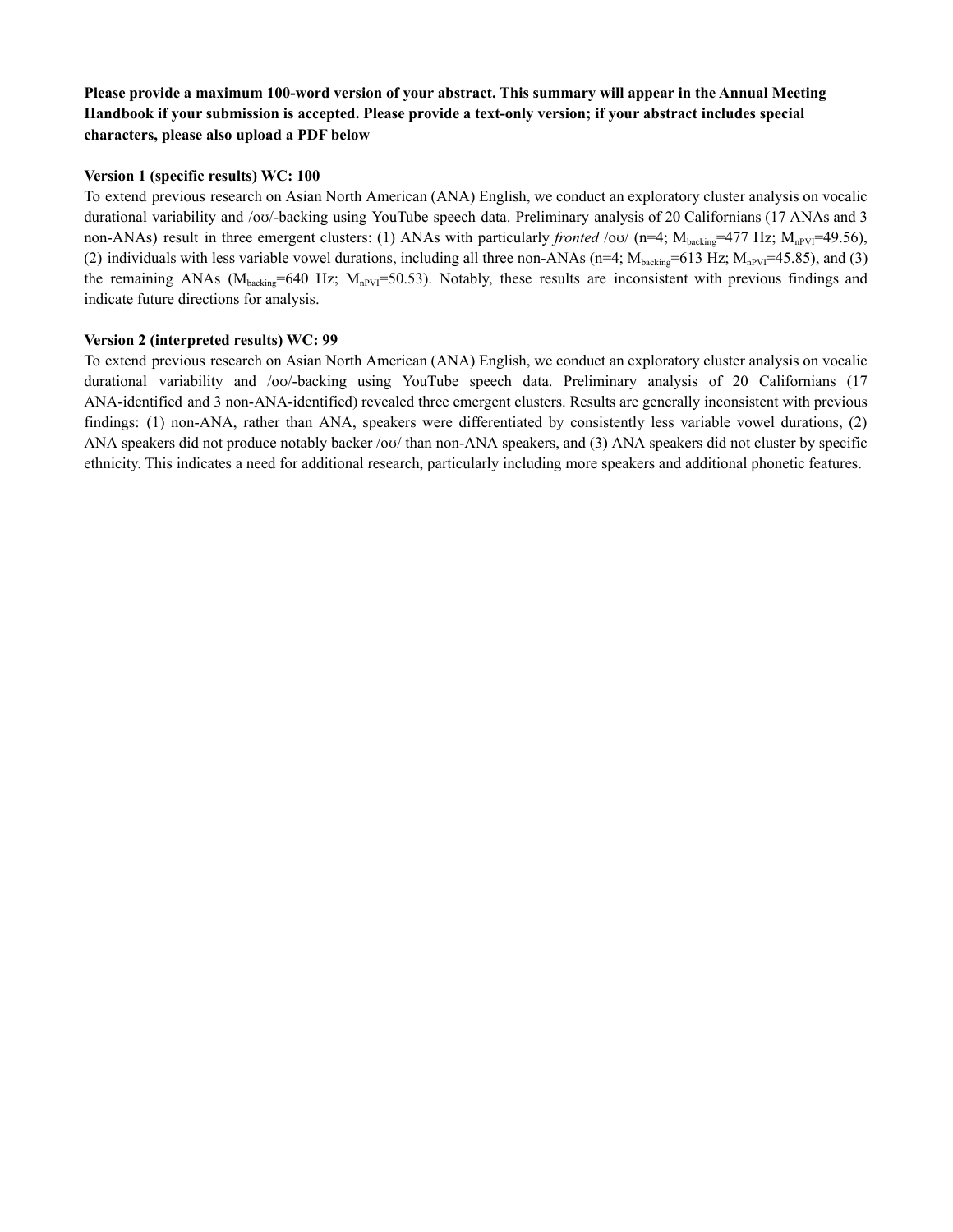(e.g. Thomas & Carter, 2006; but see Arvantini, 2012)

Bauman (2016) reported that the speech of women in a mid-Atlantic Asian-interest sorority was both more syllable-timed and contained more retracted /ov/ than European American speakers; these features were interpreted as indexing pan-ethnic ANA identity. On the other hand, Newman & Wu (2011) did not find consistently more syllable-timed rhythm in the speech of Chinese and Korean New Yorkers compared to speakers of other racial/ethnic backgrounds while Cheng et al. (2016) reported that Korean and Chinese Californians differed in degree of /oʊ/-backing, which suggests ethnic-specific differences.

[clustering on a larger… we therefore use YouTube to collect a wider range of data than included in previous studies]

A main cluster (C1;  $n=12$ ) consisting of ANA speakers of various ethnicities, a smaller cluster (C2;  $n=4$ ) of ANA speakers with particularly *fronted* /ov/  $(M_{C2} = 477$  Hz vs.  $M_{C1} = 640$  Hz and  $M_{C3} = 613$  Hz F2 differences), and another smaller cluster (C3; n=4) consisting of individuals—including all three non-ANA speakers—who produced comparably more syllable-timed rhythm ( $M_{C3}$ =45.85 vs.  $M_{C1}$ =50.53 and  $M_{C2}$ =49.56 nPVI scores).

Newman, M., & Wu, A. (2011). "Do You Sound Asian When You Speak English?" Racial Identification and Voice in Chinese and Korean Americans' English. American Speech, 86(2), 152–178. <https://doi.org/10.1215/00031283-1336992> Reyes, A., & Lo, A. (Eds.). (2009). Beyond Yellow English: Toward a Linguistic Anthropology of Asian Pacific America. Oxford University Press, USA.

McAuliffe, M., Socolof, M., Mihuc, S., Wagner, M., & Sonderegger, M. (2017). Montreal Forced Aligner: Trainable Text-Speech Alignment Using Kaldi. INTERSPEECH. https://doi.org/10.21437/interspeech.2017-1386

Cheng, A., Faytak, M., & Cychosz, M. (2016). Language, race, and vowel space: Contemporary Californian English. In E. Clem, V. Dawson, A. Shen, & A. Horan (Eds.), Proceedings of the Forty-Second Annual Meeting of the Berkeley Linguistics Society (pp. 63–78).

Grabe, E., & Low, E. L. (2002). Durational variability in speech and the Rhythm Class Hypothesis. In C. Gussenhoven & N. Warner (Eds.), Laboratory Phonology 7 (pp. 515–546). De Gruyter Mouton. http://www.degruyter.com/document/doi/10.1515/9783110197105.2.515/html

Hanna (1997). Title. Journal. Reyes & Lo (2009) Wong & Babel (2017)

Malika Charrad, Nadia Ghazzali, Veronique Boiteau, Azam Niknafs (2014). NbClust: An R Package for Determining the Relevant Number of Clusters in a Data Set. Journal of Statistical Software, 61(6), 1-36. URL [http://www.jstatsoft.org/v61/i06/.](http://www.jstatsoft.org/v61/i06/)

Cheng, A., Faytak, M., & Cychosz, M. (2016). Language, race, and vowel space: Contemporary Californian English. In E. Clem, V. Dawson, A. Shen, & A. Horan (Eds.), Proceedings of the Forty-Second Annual Meeting of the Berkeley Linguistics Society (pp. 63–78).

/paper/Language-%2C-race-%2C-and-vowel-space-%3A-Contemporary-Cheng-Faytak/1e00e977100070a944bf78978ba93ef 390394f4c

Understanding how listeners can identify ethnic ANAs despite the lack of clear identifiable ethnolectal features is important for (1) understanding how listeners generally do sociolinguistic perception and identification and how stereotypes and salience may play a role in ethnolinguistic identification, and (2) applying to our understanding and mitigation of linguistic discrimination/profiling of Asian individuals.

These were submitted to a k-means clustering algorithm … [clustering details]

one  $(n=4)$  with particularly low GOAT-backing score (i.e., fronted GOAT,  $M=476.6508$  Hz diff), one cluster  $(n=4)$  with particularly low nPVI scores (i.e., more syllable-timed rhythm, M=45.85125), and one main cluster (n=12) with generally backed GOAT (M=640.0774)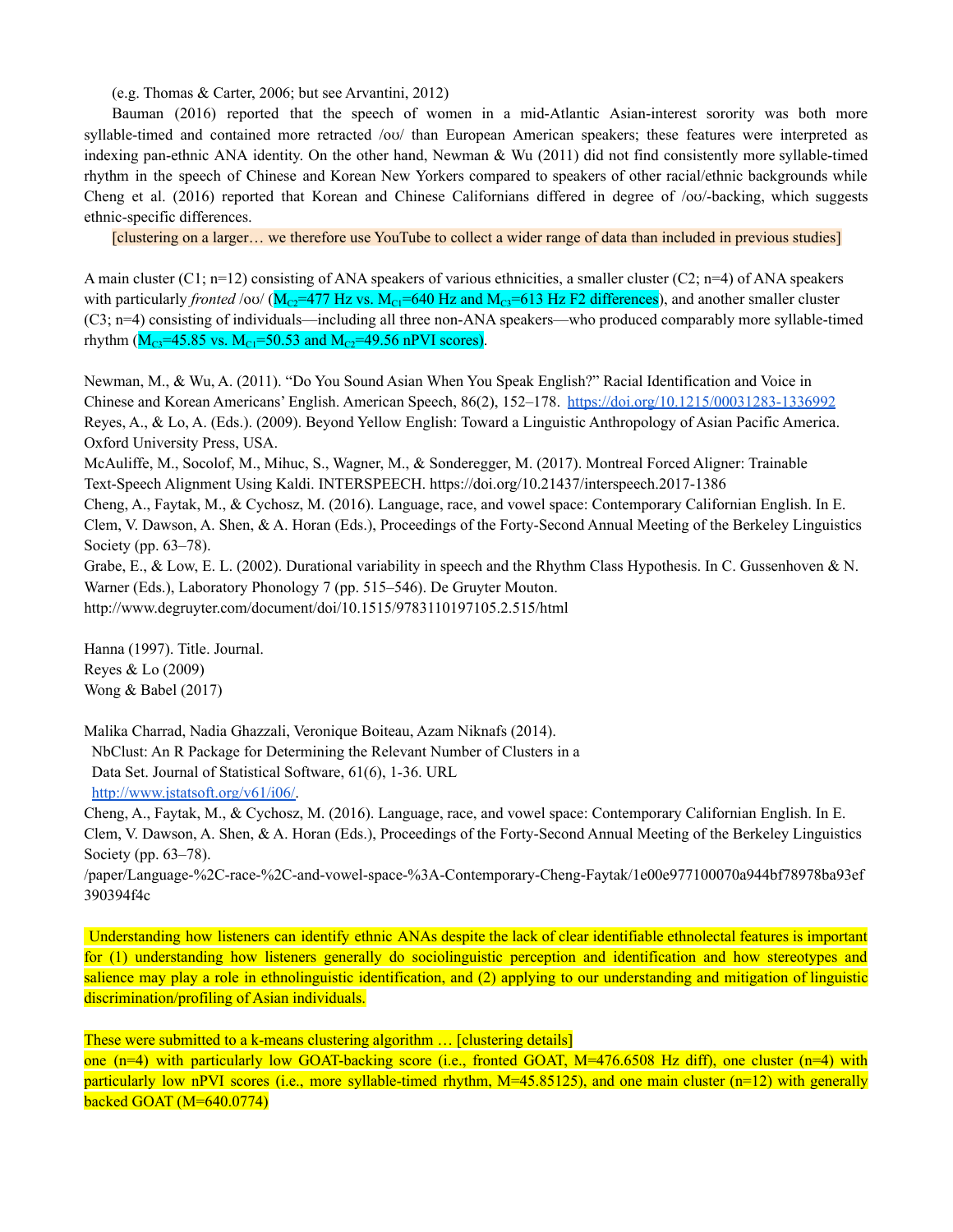[Possibly general result of finding ethnic-specific or pan-ethnic clustering.]

Preliminary results suggest that ANA and non-ANA speakers were able to ve

[Using the NbClust package in R (cite), the optimal number of clusters was determined to be 3.]

Speakers were grouped into 3 clusters (as determined using the NbClust package in R [cite]): These findings support XXX () ..., which suggests that...

GOAT-backing and nPVI scores then were z-scored and submitted to hierarchical clustering using Ward's method. the Lobanov-normalized F2

several studies have reported that Korean Americans produce a more backed GOAT vowel (Cheng et al., 2016)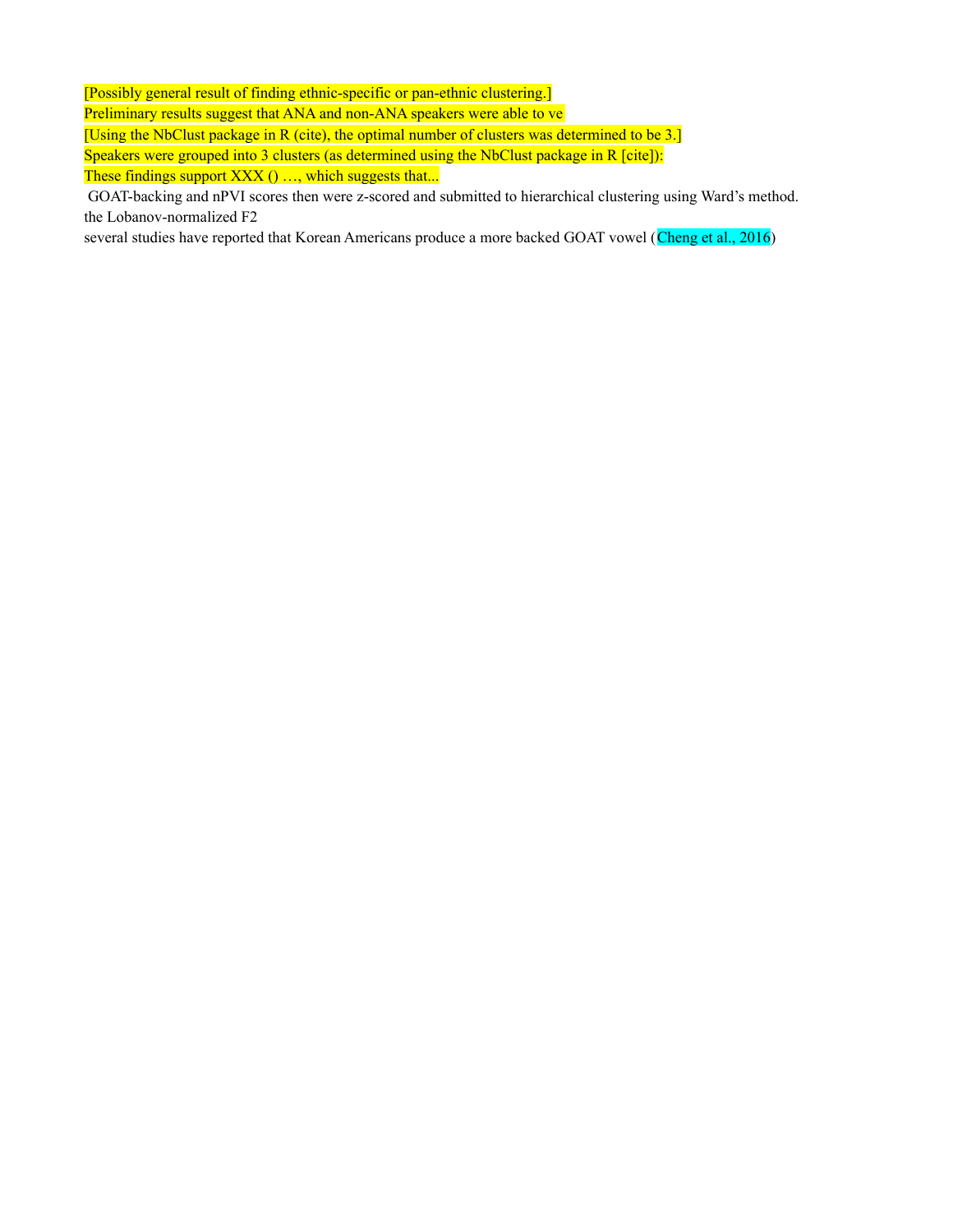### **<https://www.linguisticsociety.org/content/lsa-2022-annual-meeting-call-abstracts>**

some work suggests that markers of ethnic identity may in fact be leveraged by ANA speakers (Bauman 2016)

#### **Graveyard**

Although some phonetic features have been examined in the context of ANA speech, e

#### (East or Southeast Asian)

Growing up Asian-American (or Mexican-American), Get to Know Me, and Facts about Me tag videos tied in with *forever foreigner* and *honorary white* ideologies

The studies that do exist mainly focus on large co-ethnic communities (e.g. California) and East Asian ethnic groups (e.g. Chinese, Korean, Japanese).

Though there are challenges with using YouTube for speech data, it allows for the collection of a much wider sample… the current analysis therefore examines whether and how speech rhythm and /ou/-backing pattern across various ANA and non-ANA speakers.

Eligible speakers were identified through a combination of "tag" videos—themed videos where users "tag" their friends to make a video on the same topic—and recommended videos.

Perceptual experiments find that (some) listeners can identify (some) individuals as Asian (Hanna, 1997; Newman & Wu, 2011; Wong & Babel, 2017). This suggests that there may be features indexing (pan-)ANA identity, but what these features might be are unclear.

Features that have been associated with ANA identity include /ou/-backing and syllable-timed rhythm

#### *Why is ANA English interesting/important/worth studying?*

Using videos from the same "tag" topic also helped ensure that the content is more homogenous [and also allowed us to take into account speaker identity?]

So far: 7 Chinese, 4 EAS, 4(0) FIL, 5(3) Korean, 3 SEA, 7 VIET, 2+(0) NON, 2(0) MIX = 34(24)

Group COUNTUNIQUE of Channel\_name chi 11 eas 7 fil 6

kor 9 mix 3 non 8 sea 4 viet 10 Grand Total 58

—

To date, no clear evidence of any Asian North American (ANA) ethnolectal variety (cf. Chicano English) has been reported, and indeed, there are good reasons why such a variety (or varieties) may not exist, given the diversity of cultural, socioeconomic, and linguistic backgrounds present in ANA communities (Reyes & Lo 2009). At the same time, some work suggests that markers of ethnic identity may in fact be leveraged by ANA speakers (e.g. Bauman 2016). Moreover, perceptual studies indicate that at least some ANA speakers can be identified as 'Asian' at rates above chance (e.g. Newman & Wu 2011); however, the acoustic correlates of this perception remain murky. To extend this research to a broader range of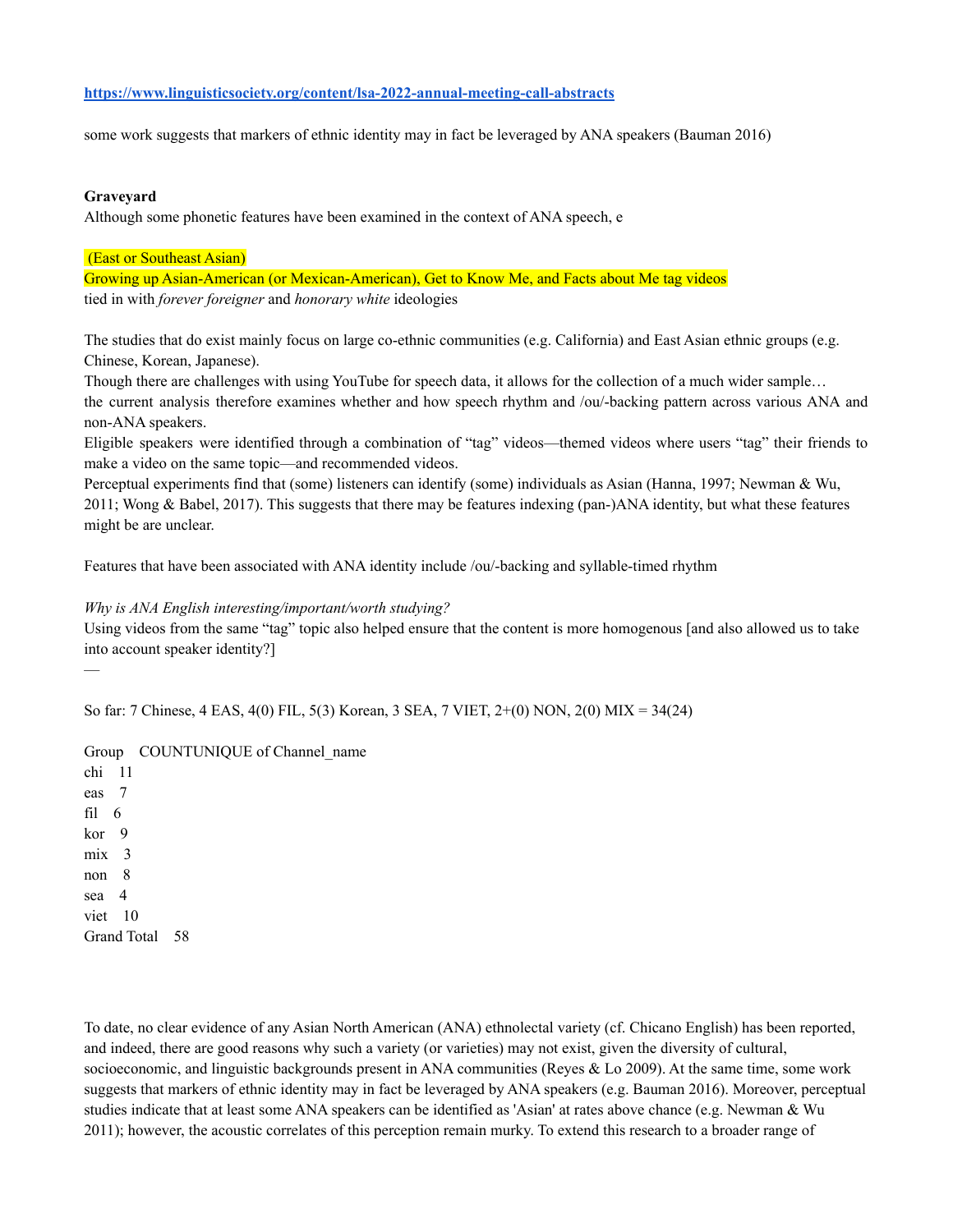individuals and ethnic groups, we take a computationally-driven, corpus-based approach to investigating ANA speech patterns.

Evidence for an association between phonetic features and ANA identities is limited and inconsistent, and it is unclear whether patterns correspond to ethnic-specific or pan-ethnic identity. Bauman (2016), for example, reported that the speech of women in an Asian-interest sorority was both more syllable-timed and contained more retracted /ou/ (GOAT) vowels than that of non-sorority members; these features are interpreted as indexing a pan-Asian ethnic identity associated with the sorority. In contrast, Newman & Wu (2011) did not find consistently more syllable-timed rhythm in the speech of Chinese and Korean Americans compared to individuals of other racial/ethnic backgrounds. On the other hand, several studies have reported that Korean Americans specifically produce backed GOAT vowels (cites).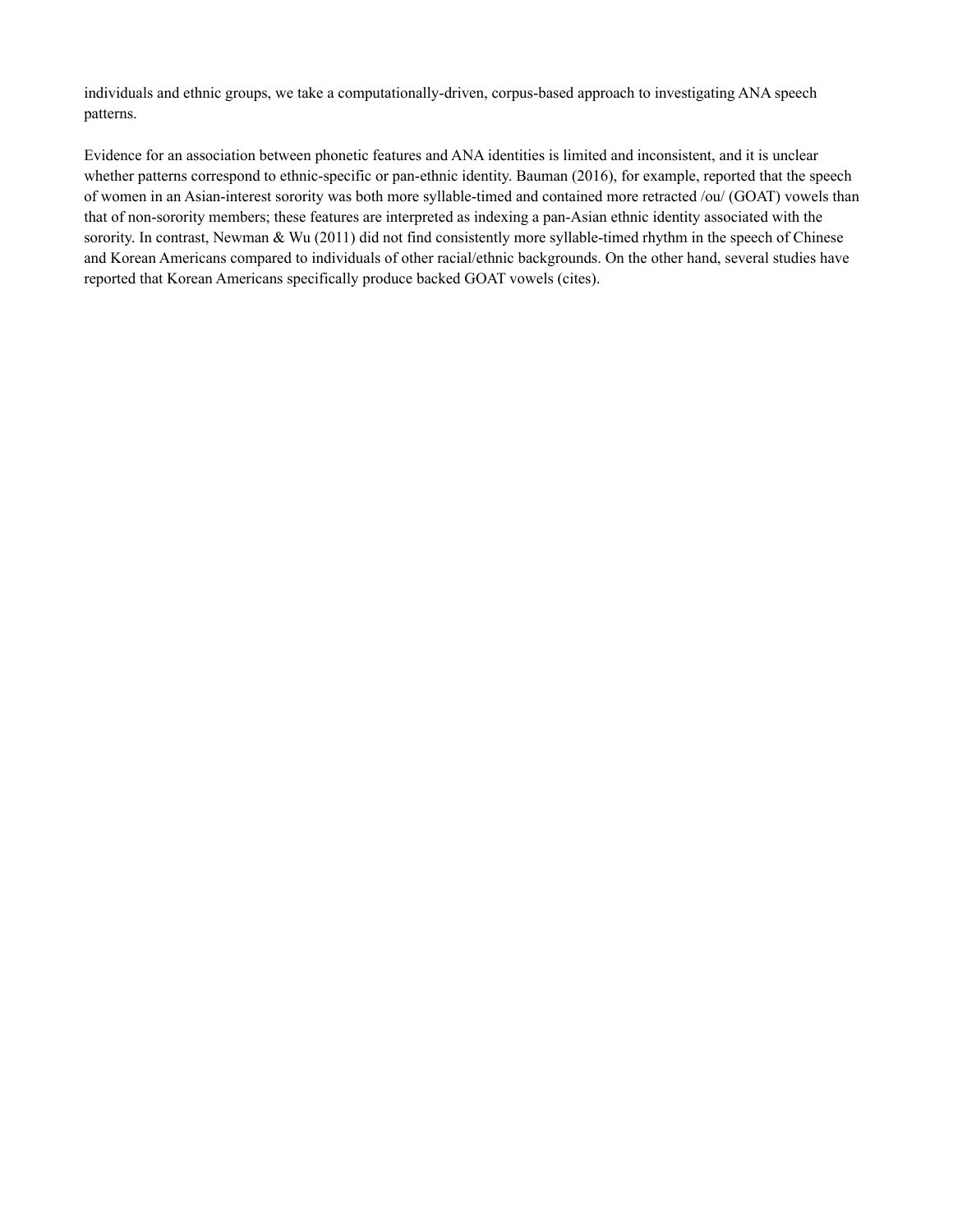## **NWAV version**

## **Introducing LingTube: An open-source toolkit for linguistic analysis of YouTube data**

YouTube is a vast, yet relatively untapped, source of publicly-available linguistic data (Schneider, 2016). While not without challenges, there are many advantages to using YouTube as a data source, particularly for the computational study of language variation and change: Researchers can collect large amounts of 'naturalistic' speech data representing various contexts (cf., Hall-Lew & Boyd, 2020 on self-recordings), and much of this speech is already captioned, jumpstarting the transcription process. Furthermore, YouTube has the potential to improve access to lesser-studied language varieties or communities. In this vein, this study has two main contributions. First, we introduce LingTube, an open-source suite of tools for automating the downloading and processing of captioned YouTube audio. Second, we present ongoing exploratory work applying these tools to identify potential features of Asian North American (ANA) ethnolinguistic varieties.

In language variation research, data gathered from YouTube videos has been used to study both intra-speaker variation (e.g., Lee, 2017 on style-shifting across contexts) and inter-speaker variation, including larger-scale comparative analysis across regions (Coats, 2020 on articulation rate across US regions) or languages (Kramer, 2021 on cross-linguistic patterns of dependency length minimization). Analysis can be conducted at various levels of linguistic structure, including morphosyntactic, lexical and phonetic. However, working with YouTube data comes with some drawbacks, particularly for phonetic analysis, which LingTube has been developed to address. First, downloading audio and captions are not straightforward. LingTube automates the process of scraping this data from a list of videos, an entire channel, or a set of search results. Second, auto-generated text and/or time-alignment still require hand-correction, and third, unanalyzable speech (e.g., due to background noise or music) must be identified and removed; these tasks remain somewhat time-intensive. Although manual work is still required at this stage, LingTube helps to streamline the process of cleaning, correcting and time-aligning transcripts, as well as identifying usable sections of speech. Ongoing development aims to automate the process of detecting unusable speech. Finally, LingTube also automates the process of creating TextGrids for conducting forced alignment and facilitates hand-correction of forced-aligned segment boundaries.

To demonstrate this novel tool for analysing variation using computational methods, we apply LingTube to study inter-speaker variation across ethnicity and region among ANAs. Although ANAs are not a monolith, anecdotal and perceptual evidence suggest that ANA speakers can often be identified as such by local listeners, hinting at the existence of recognizable ANA varieties (Hanna, 1997; Newman & Wu, 2011; Wong & Babel, 2017). However, this contrasts with thus-far inconclusive evidence for any 'distinctive' ANA ethnolinguistic variety or variants (Reyes & Lo, 2009; Newman & Wu, 2011). Given that few studies have done comparative analyses across regions (Wong & Hall-Lew, 2014) or ethnicity (Bauman, 2016), we are developing a corpus of speech produced by 80 YouTubers, including ANA-identifying speakers and non-ANA comparisons. Although analysis is still ongoing, findings from cluster analyses of vowel space and speech rhythm will, regardless of outcomes, provide new insight into the open question of what, if any, ANA ethnolinguistic features exist as markers of (pan-)ethnic identity.